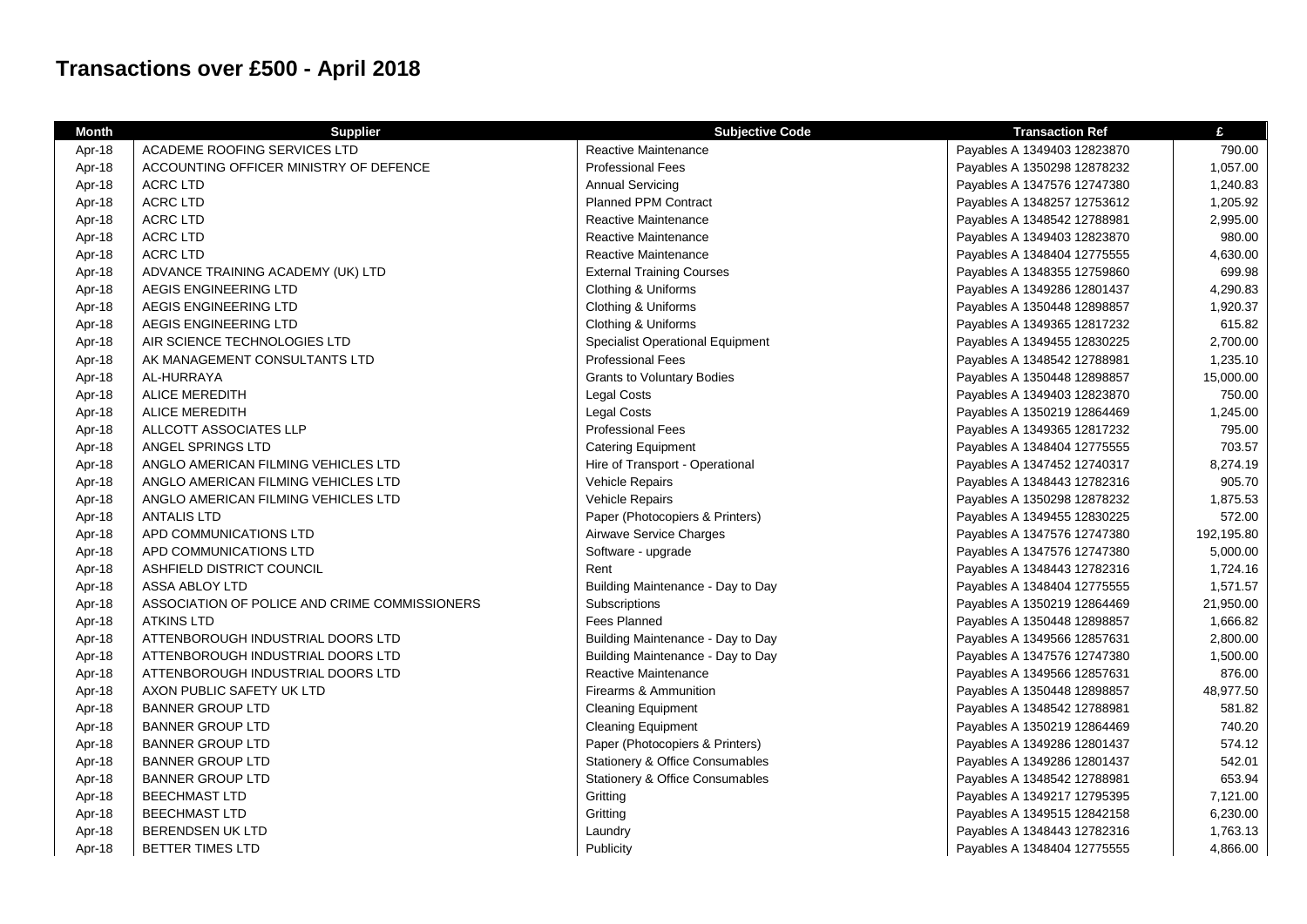| <b>Month</b> | <b>Supplier</b>                       | <b>Subjective Code</b>                     | <b>Transaction Ref</b>      | £          |
|--------------|---------------------------------------|--------------------------------------------|-----------------------------|------------|
| Apr-18       | <b>BEVAN BRITTAN LLP</b>              | Legal Costs                                | Payables A 1348542 12788981 | 656.00     |
| Apr-18       | <b>BIDFOOD LTD</b>                    | <b>Other Operational Expenses</b>          | Payables A 1349217 12795395 | 744.55     |
| Apr-18       | <b>BIRD &amp; CO SOLICITORS LLP</b>   | <b>Professional Fees</b>                   | Payables A 1348443 12782316 | 600.00     |
| Apr-18       | <b>BRITISH GAS BUSINESS</b>           | Electricity                                | Payables A 1348443 12782316 | 749.26     |
| Apr-18       | <b>BRITISH GAS BUSINESS</b>           | Electricity                                | Payables A 1349566 12857631 | 903.72     |
| Apr-18       | <b>BRITISH GAS BUSINESS</b>           | Electricity                                | Payables A 1349217 12795395 | 1,182.34   |
| Apr-18       | <b>BRITISH GAS BUSINESS</b>           | Gas                                        | Payables A 1348443 12782316 | 1,724.72   |
| Apr-18       | <b>BRITISH TELECOMMUNICATIONS PLC</b> | Fixed Telephone Call Charges & Line Rental | Payables A 1350353 12884467 | 54,354.63  |
| Apr-18       | BRITISH TELECOMMUNICATIONS PLC        | Network Management                         | Payables A 1350248 12871242 | 794.11     |
| Apr-18       | <b>BROOK STREET (UK) LTD</b>          | Agency / Temp Staff                        | Payables A 1348443 12782316 | 8,351.03   |
| Apr-18       | <b>BROOK STREET (UK) LTD</b>          | Agency / Temp Staff                        | Payables A 1349286 12801437 | 14,218.46  |
| Apr-18       | <b>BROOK STREET (UK) LTD</b>          | Agency / Temp Staff                        | Payables A 1350298 12878232 | 5,570.03   |
| Apr-18       | <b>BROOK STREET (UK) LTD</b>          | Agency / Temp Staff                        | Payables A 1350219 12864469 | 2,256.35   |
| Apr-18       | <b>BROXTOWE BOROUGH COUNCIL</b>       | Rent                                       | Payables A 1348257 12753612 | 5,847.75   |
| Apr-18       | BT GLOBAL SERVICES                    | Airwave Service Charges                    | Payables A 1350448 12898857 | 541.66     |
| Apr-18       | <b>BUYWORKS LTD</b>                   | <b>Professional Fees</b>                   | Payables A 1348257 12753612 | 9,135.00   |
| Apr-18       | CAPITA BUSINESS SERVICES LTD          | <b>Hotel Accommodation</b>                 | Payables A 1350448 12898857 | 3,803.01   |
| Apr-18       | CAPITA BUSINESS SERVICES LTD          | <b>Hotel Accommodation</b>                 | Payables A 1347452 12740317 | 8,600.34   |
| Apr-18       | CAPITA BUSINESS SERVICES LTD          | Minor Systems                              | Payables A 1347452 12740317 | 949.00     |
| Apr-18       | CAPITA BUSINESS SERVICES LTD          | <b>Public Transport &amp; Parking</b>      | Payables A 1348355 12759860 | 9,079.09   |
| Apr-18       | CATCH 22 CHARITY LTD                  | Other PA Grants                            | Payables A 1348404 12775555 | 134,860.35 |
| Apr-18       | <b>CDW LTD</b>                        | Other IT Costs                             | Payables A 1349566 12857631 | 1,753.44   |
| Apr-18       | <b>CDW LTD</b>                        | Other IT Costs                             | Payables A 1347576 12747380 | 548.68     |
| Apr-18       | <b>CDW LTD</b>                        | Other IT Costs                             | Payables A 1350219 12864469 | 4,541.67   |
| Apr-18       | <b>CERTAS ENERGY UK LTD</b>           | Diesel                                     | Payables A 1348443 12782316 | 15,863.75  |
| Apr-18       | <b>CERTAS ENERGY UK LTD</b>           | Diesel                                     | Payables A 1350353 12884467 | 14,393.34  |
| Apr-18       | <b>CERTAS ENERGY UK LTD</b>           | <b>Diesel</b>                              | Payables A 1348257 12753612 | 4,861.50   |
| Apr-18       | <b>CERTAS ENERGY UK LTD</b>           | <b>Diesel</b>                              | Payables A 1349365 12817232 | 11,719.20  |
| Apr-18       | <b>CERTAS ENERGY UK LTD</b>           | <b>Diesel</b>                              | Payables A 1349515 12842158 | 11,628.38  |
| Apr-18       | CHANGE COURSE CONSULTANTS LTD         | Furniture                                  | Payables A 1348257 12753612 | 1,400.00   |
| Apr-18       | <b>CHARLES FELLOWS SUPPLIES LTD</b>   | Clothing & Uniforms                        | Payables A 1348443 12782316 | 846.00     |
| Apr-18       | CHARLES FELLOWS SUPPLIES LTD          | Clothing & Uniforms                        | Payables A 1350298 12878232 | 1,440.00   |
| Apr-18       | CHARLES FELLOWS SUPPLIES LTD          | Clothing & Uniforms                        | Payables A 1349491 12836498 | 1,640.00   |
| Apr-18       | CHARLES FELLOWS SUPPLIES LTD          | Clothing & Uniforms                        | Payables A 1349455 12830225 | 1,340.00   |
| Apr-18       | <b>CINTRA LTD</b>                     | <b>Interpreters Fees</b>                   | Payables A 1348443 12782316 | 24,878.85  |
| Apr-18       | <b>CIPFA BUSINESS LTD</b>             | Subscriptions                              | Payables A 1349491 12836498 | 555.00     |
| Apr-18       | CNLR HORIZONS LTD TA CIC              | <b>Professional Fees</b>                   | Payables A 1349491 12836498 | 2,257.00   |
| Apr-18       | <b>COLLEGE OF POLICING</b>            | <b>External Training Courses</b>           | Payables A 1349403 12823870 | 6,439.50   |
| Apr-18       | <b>COMPAREX UK LTD</b>                | Software Licences                          | Payables A 1348257 12753612 | 64,354.74  |
| Apr-18       | <b>COMPSOFT LTD</b>                   | Software Licences                          | Payables A 1349217 12795395 | 4,530.00   |
| Apr-18       | COMPUTACENTER (UK) LTD                | Other IT Costs                             | Payables A 1348443 12782316 | 5,469.40   |
| Apr-18       | COMPUTACENTER (UK) LTD                | Other IT Costs                             | Payables A 1349491 12836498 | 2,785.72   |
| Apr-18       | <b>COONEEN AT WORK LTD</b>            | Clothing & Uniforms                        | Payables A 1350448 12898857 | 23,659.88  |
| Apr-18       | <b>COONEEN AT WORK LTD</b>            | Clothing & Uniforms                        | Payables A 1347452 12740317 | 46,914.88  |
| Apr-18       | <b>CORONA ENERGY</b>                  | Gas                                        | Payables A 1349286 12801437 | 15,225.45  |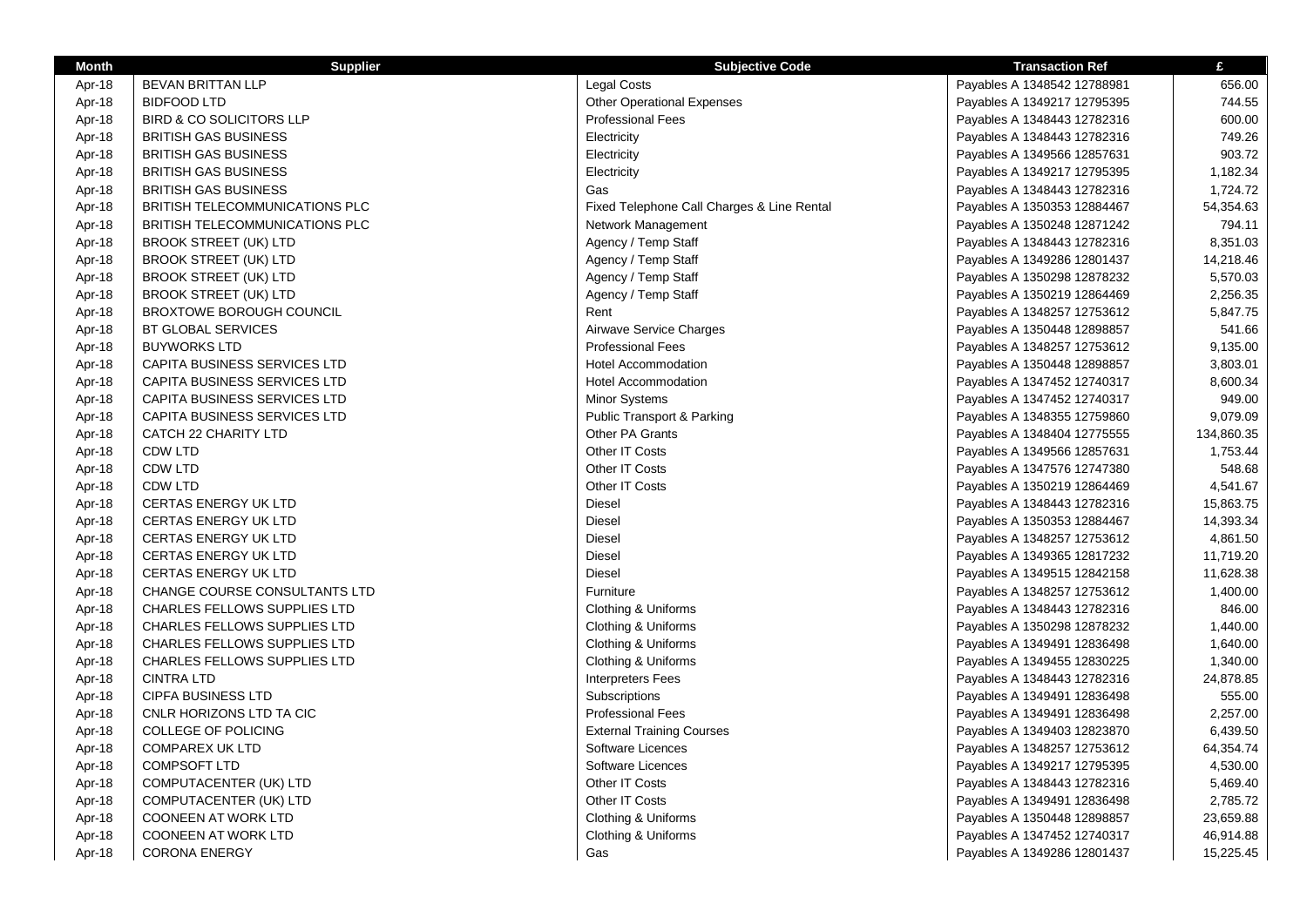| <b>Month</b> | <b>Supplier</b>                     | <b>Subjective Code</b>                    | <b>Transaction Ref</b>      | £         |
|--------------|-------------------------------------|-------------------------------------------|-----------------------------|-----------|
| Apr-18       | <b>CPOSA</b>                        | Insurance ACPO/Supers Legal Protection    | Payables A 1348443 12782316 | 9,222.00  |
| Apr-18       | <b>CPOSA</b>                        | Insurance ACPO/Supers Legal Protection    | Payables A 1348404 12775555 | 3,074.00  |
| Apr-18       | CRAIGARD (SHERWOOD PARK) LTD        | <b>Property Related</b>                   | Payables A 1350219 12864469 | 1,086.01  |
| Apr-18       | <b>CREATIVE FLAVOURS</b>            | <b>Contract Catering</b>                  | Payables A 1347452 12740317 | 2,125.00  |
| Apr-18       | <b>CREST PLANNING LTD</b>           | <b>External Training Courses</b>          | Payables A 1350448 12898857 | 800.00    |
| Apr-18       | <b>CRIMESTOPPERS</b>                | <b>Grants to Voluntary Bodies</b>         | Payables A 1350353 12884467 | 5,000.00  |
| Apr-18       | <b>CROWD TECHNOLOGIES LTD</b>       | <b>Professional Fees</b>                  | Payables A 1349515 12842158 | 20,556.00 |
| Apr-18       | <b>CTMI LTD</b>                     | <b>Professional Fees</b>                  | Payables A 1348443 12782316 | 8,000.00  |
| Apr-18       | DANTECH LTD                         | Conference & Seminar Fees                 | Payables A 1348542 12788981 | 561.00    |
| Apr-18       | DATA PRO IT LTD                     | Other IT Costs                            | Payables A 1347576 12747380 | 715.96    |
| Apr-18       | DFP SERVICES LTD                    | Reactive Maintenance                      | Payables A 1349455 12830225 | 755.97    |
| Apr-18       | <b>DISTRACTION PARTNERSHIP LLP</b>  | Web Infrastructure                        | Payables A 1348443 12782316 | 1,949.78  |
| Apr-18       | DOCUMATION SOFTWARE LTD             | <b>Professional Fees</b>                  | Payables A 1347576 12747380 | 833.45    |
| Apr-18       | DR NICHOLAS TODD LTD                | <b>Doctors Statements</b>                 | Payables A 1349403 12823870 | 1,355.20  |
| Apr-18       | DR P WILLIAMS                       | <b>Professional Fees</b>                  | Payables A 1350219 12864469 | 700.00    |
| Apr-18       | DR ROGER DG MALCOMSON               | Pathologists Fees                         | Payables A 1348542 12788981 | 2,586.00  |
| Apr-18       | <b>DYNAMICA LTD</b>                 | Vehicles - Spares                         | Payables A 1347576 12747380 | 4,182.00  |
| Apr-18       | <b>E PROSSER</b>                    | Witness Expenses                          | Payables A 1349403 12823870 | 980.23    |
| Apr-18       | <b>EAGLE SECURITY SYSTEMS LTD</b>   | <b>Annual Servicing</b>                   | Payables A 1347452 12740317 | 2,850.00  |
| Apr-18       | <b>EAGLE SECURITY SYSTEMS LTD</b>   | Reactive Maintenance                      | Payables A 1349403 12823870 | 589.00    |
| Apr-18       | <b>EAST MIDLANDS RFCA</b>           | Hire of Rooms/Premises                    | Payables A 1348443 12782316 | 1,000.00  |
| Apr-18       | EDF ENERGY CUSTOMERS PLC            | Electricity                               | Payables A 1348443 12782316 | 50,462.61 |
| Apr-18       | ELLIOTT GROUP LTD                   | Fixtures & Fittings                       | Payables A 1348542 12788981 | 1,745.76  |
| Apr-18       | ENTERPRISE RENT-A-CAR (UK) LTD      | Hire of Transport - Operational           | Payables A 1350448 12898857 | 1,240.48  |
| Apr-18       | ENVIROENERGY (NOTTINGHAM) LTD       | Other Energy Costs                        | Payables A 1348257 12753612 | 5,915.31  |
| Apr-18       | EPAY LTD                            | <b>Electronic Forensics</b>               | Payables A 1347576 12747380 | 683.06    |
| Apr-18       | EUROPEAN ELECTRONIQUE LTD           | Other IT Costs                            | Payables A 1348443 12782316 | 15,394.01 |
| Apr-18       | EUROPEAN ELECTRONIQUE LTD           | Other IT Costs                            | Payables A 1348355 12759860 | 14,862.27 |
| Apr-18       | EVERYTHING EVERYWHERE LTD           | Mobile Phone Call Charges & Contract Cost | Payables A 1348404 12775555 | 12,866.38 |
| Apr-18       | <b>EXPERIAN LTD</b>                 | Software - upgrade                        | Payables A 1348257 12753612 | 16,370.00 |
| Apr-18       | <b>EXPERIAN LTD</b>                 | Searches                                  | Payables A 1350448 12898857 | 4,564.88  |
| Apr-18       | <b>EYRE &amp; ELLISTON LTD</b>      | Building Maintenance - Day to Day         | Payables A 1348404 12775555 | 928.70    |
| Apr-18       | <b>FONEFUNSHOP LTD</b>              | Minor Systems                             | Payables A 1347452 12740317 | 3,868.00  |
| Apr-18       | FORCE INFORMATION SYSTEMS LTD       | Software Licences                         | Payables A 1348404 12775555 | 21,342.00 |
| Apr-18       | FORCE IT SOLUTIONS LTD              | Software Licences                         | Payables A 1348542 12788981 | 3,850.00  |
| Apr-18       | <b>FORENSIC ACCESS LTD</b>          | Hardware - purchase                       | Payables A 1348443 12782316 | 810.00    |
| Apr-18       | <b>FOREST FUELS LTD</b>             | <b>Biofuels</b>                           | Payables A 1348404 12775555 | 1,577.60  |
| Apr-18       | FWP PLUMBERS NOTTINGHAM LTD         | Furniture                                 | Payables A 1347452 12740317 | 717.36    |
| Apr-18       | FWP PLUMBERS NOTTINGHAM LTD         | Reactive Maintenance                      | Payables A 1348443 12782316 | 1,874.30  |
| Apr-18       | FWP PLUMBERS NOTTINGHAM LTD         | Reactive Maintenance                      | Payables A 1347452 12740317 | 1,018.47  |
| Apr-18       | FWP PLUMBERS NOTTINGHAM LTD         | Reactive Maintenance                      | Payables A 1349217 12795395 | 631.20    |
| Apr-18       | <b>G2 RECRUITMENT SOLUTIONS LTD</b> | Agency / Temp Staff                       | Payables A 1348443 12782316 | 4,275.00  |
| Apr-18       | <b>G2 RECRUITMENT SOLUTIONS LTD</b> | Agency / Temp Staff                       | Payables A 1348542 12788981 | 2,375.00  |
| Apr-18       | G4S HEALTH SERVICES (UK) LTD        | Police Surgeons / Clinicians              | Payables A 1350448 12898857 | 99,502.50 |
| Apr-18       | <b>GARRAN LOCKERS LTD</b>           | Furniture                                 | Payables A 1349455 12830225 | 800.80    |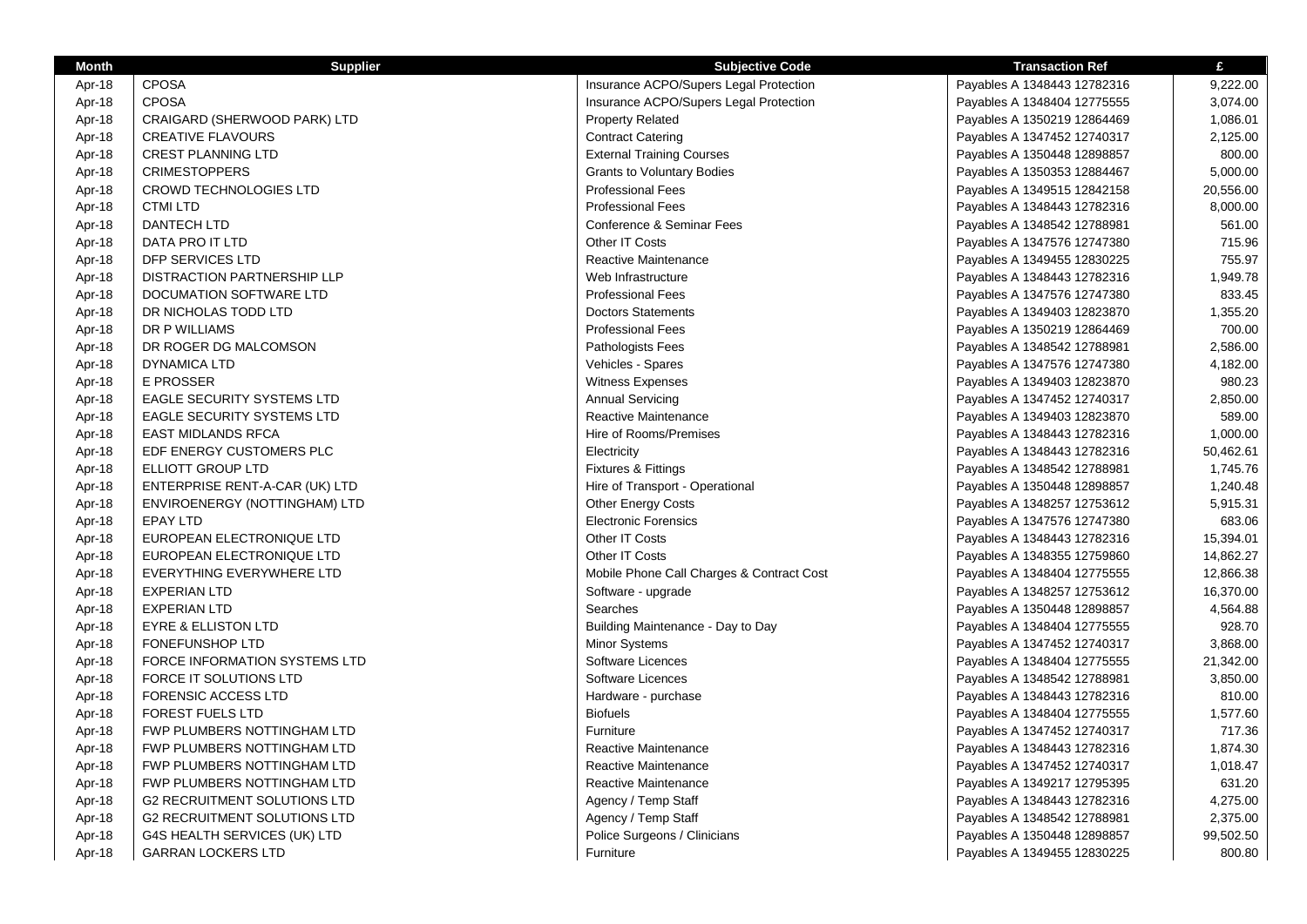| <b>Month</b> | <b>Supplier</b>                            | <b>Subjective Code</b>                  | <b>Transaction Ref</b>      | £          |
|--------------|--------------------------------------------|-----------------------------------------|-----------------------------|------------|
| Apr-18       | <b>GEDLING BOROUGH COUNCIL</b>             | <b>Other Partnerships</b>               | Payables A 1349403 12823870 | 693.75     |
| Apr-18       | <b>GEDLING BOROUGH COUNCIL</b>             | Rent                                    | Payables A 1350448 12898857 | 4,000.00   |
| Apr-18       | GEO HANSON & SONS HUCKNALL LTD             | Building Maintenance - Day to Day       | Payables A 1350448 12898857 | 889.78     |
| Apr-18       | <b>GEO HANSON &amp; SONS HUCKNALL LTD</b>  | Fixtures & Fittings                     | Payables A 1347576 12747380 | 580.50     |
| Apr-18       | GEO HANSON & SONS HUCKNALL LTD             | <b>Planned Maintenance</b>              | Payables A 1350448 12898857 | 3,363.50   |
| Apr-18       | <b>GEOFF SMITH ASSOCIATES LTD</b>          | Software Licences                       | Payables A 1349403 12823870 | 12,221.85  |
| Apr-18       | HANSON ANIMAL DOCTOR LTD                   | Police Dogs - purchase                  | Payables A 1347452 12740317 | 2,915.83   |
| Apr-18       | HANSON ANIMAL DOCTOR LTD                   | Police Dogs - purchase                  | Payables A 1349217 12795395 | 808.32     |
| Apr-18       | HAYS SPECIALIST RECRUITMENT LTD            | Agency / Temp Staff                     | Payables A 1348355 12759860 | 1,237.50   |
| Apr-18       | HAYS SPECIALIST RECRUITMENT LTD            | <b>Consultants Fees</b>                 | Payables A 1348443 12782316 | 2,425.00   |
| Apr-18       | HAYS SPECIALIST RECRUITMENT LTD            | <b>Consultants Fees</b>                 | Payables A 1348404 12775555 | 4,850.00   |
| Apr-18       | <b>HEALTHWORK LTD</b>                      | <b>Other Medical Costs</b>              | Payables A 1350219 12864469 | 5,625.00   |
| Apr-18       | <b>HEATH LAMBERT LTD</b>                   | <b>Employers Liability</b>              | Payables A 1349566 12857631 | 401,324.11 |
| Apr-18       | <b>HEATH LAMBERT LTD</b>                   | <b>Engineering Insurance</b>            | Payables A 1349515 12842158 | 9,009.93   |
| Apr-18       | <b>HEATH LAMBERT LTD</b>                   | Insurance Fidelity Guarantee            | Payables A 1349515 12842158 | 8,580.48   |
| Apr-18       | HEATH LAMBERT LTD                          | Insurance Personal Accident             | Payables A 1349566 12857631 | 573.63     |
| Apr-18       | <b>HEATH LAMBERT LTD</b>                   | Libel & Slander Insurance               | Payables A 1349566 12857631 | 14,896.00  |
| Apr-18       | <b>HEATH LAMBERT LTD</b>                   | <b>Property Related</b>                 | Payables A 1349515 12842158 | 68,067.37  |
| Apr-18       | <b>HEATH LAMBERT LTD</b>                   | Vehicle Insurance                       | Payables A 1349566 12857631 | 470,807.23 |
| Apr-18       | <b>HEATH LAMBERT LTD</b>                   | Vehicle Insurance                       | Payables A 1349515 12842158 | 33,212.98  |
| Apr-18       | <b>HETTYS</b>                              | <b>Grants to Voluntary Bodies</b>       | Payables A 1350448 12898857 | 4,700.00   |
| Apr-18       | <b>HMCTS</b>                               | <b>Other Partnerships</b>               | Payables A 1350219 12864469 | 4,227.85   |
| Apr-18       | <b>HOME OFFICE</b>                         | Fixtures & Fittings                     | Payables A 1348542 12788981 | 1,620.00   |
| Apr-18       | <b>INELO</b>                               | Software - purchase                     | Payables A 1347452 12740317 | 1,710.00   |
| Apr-18       | INSIGHT DIRECT (UK) LTD                    | Other IT Costs                          | Payables A 1348542 12788981 | 995.88     |
| Apr-18       | INSIGHT DIRECT (UK) LTD                    | Other IT Costs                          | Payables A 1349365 12817232 | 3,934.74   |
| Apr-18       | INSIGHT DIRECT (UK) LTD                    | Other IT Costs                          | Payables A 1349403 12823870 | 997.00     |
| Apr-18       | <b>IRON MOUNTAIN (UK) LTD</b>              | Furniture                               | Payables A 1349455 12830225 | 3,102.44   |
| Apr-18       | J P FRENCH ASSOCIATES                      | <b>Professional Fees</b>                | Payables A 1347576 12747380 | 1,000.00   |
| Apr-18       | <b>JACKSON LIFT SERVICES LTD</b>           | Fixtures & Fittings                     | Payables A 1348542 12788981 | 1,176.00   |
| Apr-18       | JACKSON LIFT SERVICES LTD                  | Reactive Maintenance                    | Payables A 1348404 12775555 | 1,960.00   |
| Apr-18       | JACKSONS RECOVERY LTD                      | Vehicle Recovery Costs                  | Payables A 1350353 12884467 | 6,788.00   |
| Apr-18       | <b>JANET SMITH</b>                         | <b>Witness Expenses</b>                 | Payables A 1347452 12740317 | 510.66     |
| Apr-18       | <b>JERICHO ROAD PROJECT</b>                | <b>Grants to Voluntary Bodies</b>       | Payables A 1350353 12884467 | 9,245.00   |
| Apr-18       | KARIMIA ASSOCIATION LTD                    | <b>Grants to Voluntary Bodies</b>       | Payables A 1350448 12898857 | 10,000.00  |
| Apr-18       | <b>KBW BARRISTERS CHAMBERS</b>             | <b>Legal Costs</b>                      | Payables A 1348542 12788981 | 1,020.00   |
| Apr-18       | KCH GARDEN SQUARE                          | <b>Legal Costs</b>                      | Payables A 1347576 12747380 | 500.00     |
| Apr-18       | KEELA INTERNATIONAL LTD                    | <b>Specialist Operational Equipment</b> | Payables A 1350219 12864469 | 1,211.19   |
| Apr-18       | <b>KEY BUILDING SUPPLIES LTD</b>           | Building Maintenance - Day to Day       | Payables A 1349365 12817232 | 834.00     |
| Apr-18       | KINGS SECURITY SYSTEMS LTD                 | Reactive Maintenance                    | Payables A 1348443 12782316 | 890.12     |
| Apr-18       | KINGS SECURITY SYSTEMS LTD                 | Planned Mechanical & Engineering Works  | Payables A 1350248 12871242 | 917.50     |
| Apr-18       | KONICA MINOLTA BUSINESS SOLUTIONS (UK) LTD | Photocopier Machines Running Costs      | Payables A 1350353 12884467 | 1,473.99   |
| Apr-18       | KORN FERRY HAY GROUP LTD                   | <b>Professional Fees</b>                | Payables A 1349365 12817232 | 4,100.00   |
| Apr-18       | KORN FERRY HAY GROUP LTD                   | <b>Professional Fees</b>                | Payables A 1349217 12795395 | 2,500.00   |
| Apr-18       | <b>KPMG LLP</b>                            | <b>External Audit Fee</b>               | Payables A 1349566 12857631 | 5,000.00   |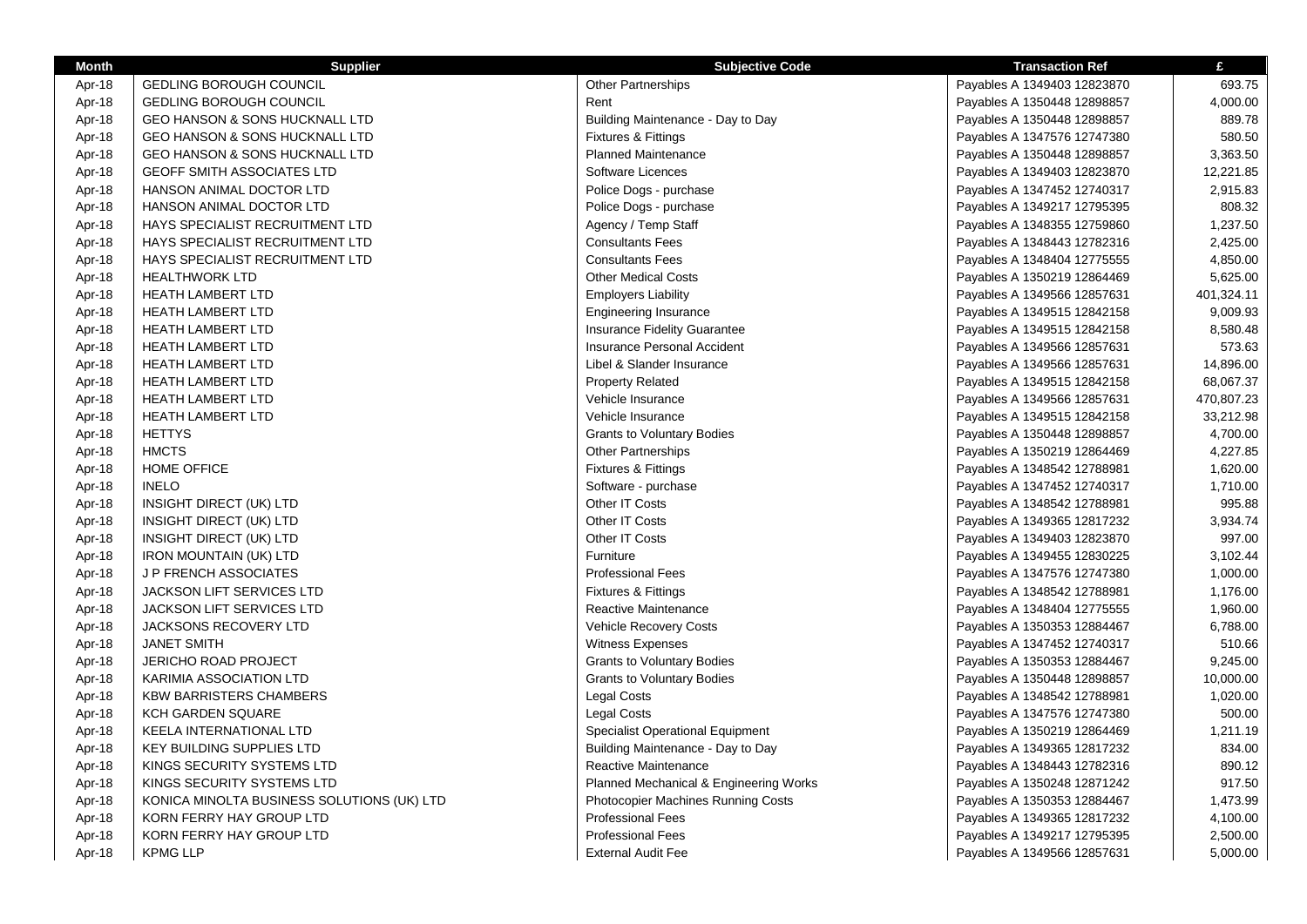| <b>Month</b>     | <b>Supplier</b>                                                                                                | <b>Subjective Code</b>                  | <b>Transaction Ref</b>      | £          |
|------------------|----------------------------------------------------------------------------------------------------------------|-----------------------------------------|-----------------------------|------------|
| Apr-18           | LANGLEY MILL CONTRACT FLOORING LTD                                                                             | Building Maintenance - Day to Day       | Payables A 1349403 12823870 | 1,540.00   |
| Apr-18           | LEE HECHT HARRISON PENNA LTD                                                                                   | <b>Professional Fees</b>                | Payables A 1348355 12759860 | 777.90     |
| Apr-18           | <b>LM CONN</b>                                                                                                 | Witness Expenses                        | Payables A 1349403 12823870 | 1,452.55   |
| Apr-18           | M SHOOTER                                                                                                      | Reactive Maintenance                    | Payables A 1349365 12817232 | 846.27     |
| Apr-18           | <b>MACOI LTD</b>                                                                                               | Furniture                               | Payables A 1347452 12740317 | 26,504.72  |
| Apr-18           | <b>MACOI LTD</b>                                                                                               | Furniture                               | Payables A 1349455 12830225 | 3,529.71   |
| Apr-18           | <b>MALT CROSS LTD</b>                                                                                          | <b>Grants to Voluntary Bodies</b>       | Payables A 1350353 12884467 | 12,000.00  |
| Apr-18           | MAYORS OFFICE FOR POLICING & CRIME                                                                             | Subscriptions                           | Payables A 1348355 12759860 | 20,572.00  |
| Apr-18           | MAYORS OFFICE FOR POLICING & CRIME                                                                             | Subscriptions                           | Payables A 1348542 12788981 | 31,641.00  |
| Apr-18           | <b>MAZARS LLP</b>                                                                                              | Internal Audit Fee                      | Payables A 1348542 12788981 | 3,290.00   |
| Apr-18           | MEDICAL GAS SOLUTIONS LTD                                                                                      | <b>SOC Consumables</b>                  | Payables A 1349217 12795395 | 530.80     |
| Apr-18           | MEDIGOLD HEALTH CONSULTANCY LTD                                                                                | <b>Consultants Fees</b>                 | Payables A 1350298 12878232 | 710.00     |
| Apr-18           | <b>MERTRUX LTD</b>                                                                                             | Vehicle Repairs                         | Payables A 1347452 12740317 | 1,934.18   |
| Apr-18           | MICHAEL PAGE INTERNATIONAL RECRUITMENT                                                                         | Agency / Temp Staff                     | Payables A 1349286 12801437 | 2,041.75   |
| Apr-18           | MICHAEL PAGE INTERNATIONAL RECRUITMENT                                                                         | Agency / Temp Staff                     | Payables A 1350448 12898857 | 2,041.75   |
| Apr-18           | MICHAEL PAGE INTERNATIONAL RECRUITMENT                                                                         | Agency / Temp Staff                     | Payables A 1349515 12842158 | 2,041.75   |
| Apr-18           | MICHAEL PAGE INTERNATIONAL RECRUITMENT                                                                         | Agency / Temp Staff                     | Payables A 1348404 12775555 | 1,020.88   |
| Apr-18           | MICHAEL PAGE INTERNATIONAL RECRUITMENT                                                                         | <b>Professional Fees</b>                | Payables A 1347452 12740317 | 1,633.40   |
| Apr-18           | <b>MIVEN LTD</b>                                                                                               | Service Charge                          | Payables A 1347452 12740317 | 94,754.03  |
| Apr-18           | <b>MLL TELECOM</b>                                                                                             | Network Management                      | Payables A 1350298 12878232 | 3,654.83   |
| Apr-18           | <b>MOJATU FOUNDATION</b>                                                                                       | <b>Grants to Voluntary Bodies</b>       | Payables A 1350353 12884467 | 23,903.00  |
| Apr-18           | MTI TECHNOLOGY LTD                                                                                             | Other IT Costs                          | Payables A 1348257 12753612 | 11,812.50  |
| Apr-18           | NATIONAL MONITORING                                                                                            | Covert Alarms Installation & Monitoring | Payables A 1347576 12747380 | 3,613.00   |
| Apr-18           | <b>NCC PENSION FUND</b>                                                                                        | <b>Pension Strain</b>                   | Payables A 1348542 12788981 | 22,221.27  |
| Apr-18           | NORTH YORKSHIRE PCC                                                                                            | <b>Other Operational Expenses</b>       | Payables A 1350219 12864469 | 2,200.00   |
| Apr-18           | NORTHERN LIGHTS LEARNING AND SOLUTIONS LTD                                                                     | <b>Professional Fees</b>                | Payables A 1348404 12775555 | 15,000.00  |
| Apr-18           | NOTTINGHAM CITY COUNCIL                                                                                        | <b>External Training Courses</b>        | Payables A 1350448 12898857 | 2,135.00   |
| Apr-18           | NOTTINGHAM CITY COUNCIL                                                                                        | Service Charge                          | Payables A 1350448 12898857 | 2,132.00   |
|                  | NOTTINGHAM COMMUNITY & VOLUNTARY SERVICE                                                                       | <b>Grants to Voluntary Bodies</b>       | Payables A 1350353 12884467 | 11,940.00  |
| Apr-18<br>Apr-18 | NOTTINGHAM INDUSTRIAL CLEANERS LTD                                                                             | <b>Contract Cleaning</b>                | Payables A 1348257 12753612 | 2,546.00   |
| Apr-18           | NOTTINGHAM MENCAP                                                                                              | <b>Grants to Voluntary Bodies</b>       | Payables A 1350353 12884467 | 12,500.00  |
| Apr-18           | NOTTINGHAM OFF ROAD EVENTS                                                                                     | Conference & Seminar Fees               | Payables A 1348542 12788981 | 525.00     |
|                  | NOTTINGHAM WOMENS CENTRE                                                                                       |                                         | Payables A 1350353 12884467 | 22,000.00  |
| Apr-18           |                                                                                                                | <b>Grants to Voluntary Bodies</b>       |                             | 642.37     |
| Apr-18           | NOTTINGHAMSHIRE AND CITY OF NOTTINGHAM FIRE AUTHORITY<br>NOTTINGHAMSHIRE AND CITY OF NOTTINGHAM FIRE AUTHORITY | Electricity<br><b>Professional Fees</b> | Payables A 1350219 12864469 | 5,339.97   |
| Apr-18           | NOTTINGHAMSHIRE COUNTY COUNCIL                                                                                 | Other PA Grants                         | Payables A 1348355 12759860 |            |
| Apr-18           |                                                                                                                |                                         | Payables A 1349217 12795395 | 12,000.00  |
| Apr-18           | NOTTINGHAMSHIRE NEIGHBOURHOOD WATCH                                                                            | <b>Grants to Voluntary Bodies</b>       | Payables A 1350353 12884467 | 5,000.00   |
| Apr-18           | NRA ROOFING & FLOORING SERVICES LTD                                                                            | <b>Planned Maintenance</b>              | Payables A 1350448 12898857 | 3,845.00   |
| Apr-18           | <b>NSEP CIC</b>                                                                                                | Software Licences                       | Payables A 1348443 12782316 | 69,959.00  |
| Apr-18           | <b>OPTIONS</b>                                                                                                 | <b>Contract Catering</b>                | Payables A 1349566 12857631 | 537.50     |
| Apr-18           | ORACLE CORPORATION UK LTD                                                                                      | Software Licences                       | Payables A 1349566 12857631 | 126,870.35 |
| Apr-18           | ORBIS PROTECT LTD                                                                                              | Damage to Property / Boarding Up        | Payables A 1347576 12747380 | 1,398.72   |
| Apr-18           | P <sub>2</sub> G LLP                                                                                           | <b>Professional Fees</b>                | Payables A 1349566 12857631 | 2,912.00   |
| Apr-18           | P <sub>2G</sub> LLP                                                                                            | <b>Professional Fees</b>                | Payables A 1350353 12884467 | 3,405.30   |
| Apr-18           | PANGBOURNE MUSICAL DISTRIBUTORS LTD                                                                            | Mobile Information System               | Payables A 1350298 12878232 | 772.00     |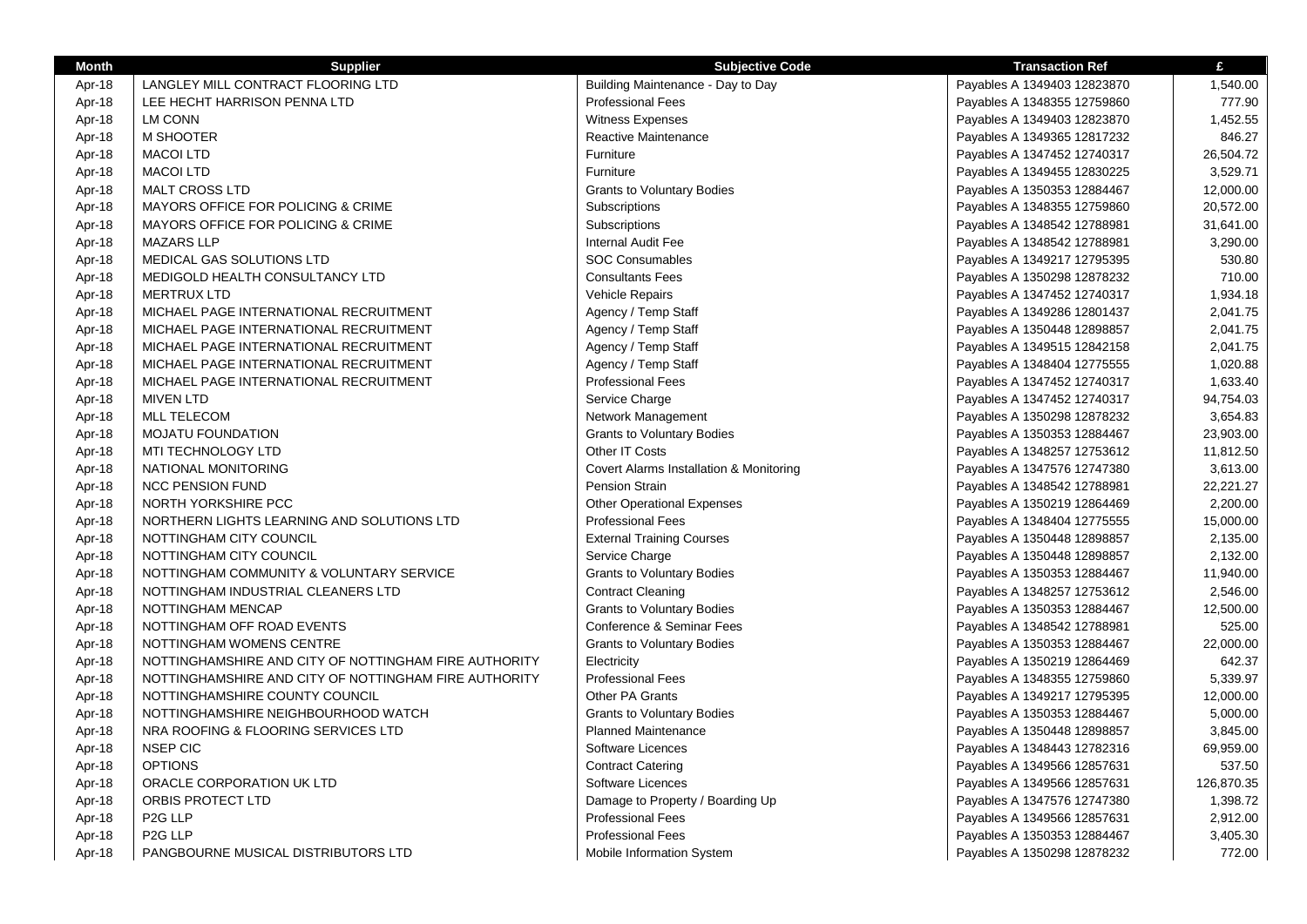| <b>Month</b> | <b>Supplier</b>                                  | <b>Subjective Code</b>                     | <b>Transaction Ref</b>      | £          |
|--------------|--------------------------------------------------|--------------------------------------------|-----------------------------|------------|
| Apr-18       | PARK PLACE TECHNOLOGIES LTD                      | Hardware - purchase                        | Payables A 1348542 12788981 | 9,862.16   |
| Apr-18       | PATRA INCORPORATING ACDA                         | <b>Crime Prevention Equipment</b>          | Payables A 1349455 12830225 | 5,000.00   |
| Apr-18       | PAYPOINT PLC                                     | <b>Electronic Forensics</b>                | Payables A 1347576 12747380 | 650.00     |
| Apr-18       | PELLACRAFT LTD                                   | <b>Specialist Operational Equipment</b>    | Payables A 1347576 12747380 | 1,675.00   |
| Apr-18       | PELLACRAFT LTD                                   | Marketing                                  | Payables A 1347452 12740317 | 4,972.14   |
| Apr-18       | PITNEY BOWES                                     | Postage Costs                              | Payables A 1348542 12788981 | 2,011.00   |
| Apr-18       | POLICE AND CRIME COMMISSIONER FOR CHESHIRE       | <b>Collaboration service</b>               | Payables A 1349403 12823870 | 458,381.72 |
| Apr-18       | POLICE AND CRIME COMMISSIONER FOR CHESHIRE       | Collaboration service                      | Payables A 1348404 12775555 | 121,662.49 |
| Apr-18       | POLICE AND CRIME COMMISSIONER FOR CHESHIRE       | <b>Professional Fees</b>                   | Payables A 1350219 12864469 | 2,000.00   |
| Apr-18       | POLICE AND CRIME COMMISSIONER FOR CUMBRIA        | <b>Professional Fees</b>                   | Payables A 1347576 12747380 | 983.10     |
| Apr-18       | POLICE AND CRIME COMMISSIONER FOR DERBYSHIRE     | <b>Collaboration service</b>               | Payables A 1348542 12788981 | 12,357.01  |
| Apr-18       | POLICE AND CRIME COMMISSIONER FOR DERBYSHIRE     | <b>Pension Strain</b>                      | Payables A 1349365 12817232 | 122,000.00 |
| Apr-18       | POLICE AND CRIME COMMISSIONER FOR DERBYSHIRE     | <b>Professional Fees</b>                   | Payables A 1349515 12842158 | 8,400.00   |
| Apr-18       | POLICE AND CRIME COMMISSIONER FOR HAMPSHIRE      | <b>External Training Courses</b>           | Payables A 1350448 12898857 | 598.00     |
| Apr-18       | POLICE AND CRIME COMMISSIONER FOR HAMPSHIRE      | <b>Other Partnerships</b>                  | Payables A 1350298 12878232 | 6,068.17   |
| Apr-18       | POLICE AND CRIME COMMISSIONER FOR LEICESTERSHIRE | <b>Consultants Fees</b>                    | Payables A 1347452 12740317 | 26,250.00  |
| Apr-18       | POLICE AND CRIME COMMISSIONER FOR LEICESTERSHIRE | Fixed Telephone Call Charges & Line Rental | Payables A 1347452 12740317 | 8,500.00   |
| Apr-18       | POLICE AND CRIME COMMISSIONER FOR LEICESTERSHIRE | <b>Other Partnerships</b>                  | Payables A 1347576 12747380 | 126,216.00 |
| Apr-18       | POLICE AND CRIME COMMISSIONER FOR LEICESTERSHIRE | <b>Professional Fees</b>                   | Payables A 1347452 12740317 | 6,256.20   |
| Apr-18       | POLICE AND CRIME COMMISSIONER FOR LEICESTERSHIRE | <b>Professional Fees</b>                   | Payables A 1349217 12795395 | 3,685.43   |
| Apr-18       | POLICE AND CRIME COMMISSIONER FOR LINCOLNSHIRE   | <b>External Training Courses</b>           | Payables A 1347576 12747380 | 1,925.00   |
| Apr-18       | POLICE AND CRIME COMMISSIONER FOR LINCOLNSHIRE   | <b>Professional Fees</b>                   | Payables A 1348257 12753612 | 3,390.22   |
| Apr-18       | POLICE AND CRIME COMMISSIONER FOR LINCOLNSHIRE   | <b>Professional Fees</b>                   | Payables A 1349403 12823870 | 3,430.48   |
| Apr-18       | POLICE AND CRIME COMMISSIONER FOR STAFFORDSHIRE  | <b>Other Partnerships</b>                  | Payables A 1349365 12817232 | 54,715.00  |
| Apr-18       | POLICE AND CRIME COMMISSIONER FOR SUSSEX         | <b>Professional Fees</b>                   | Payables A 1350448 12898857 | 30,000.00  |
| Apr-18       | POLICE AND CRIME COMMISSIONER FOR WEST MIDLANDS  | <b>Other Partnerships</b>                  | Payables A 1350353 12884467 | 46,133.53  |
| Apr-18       | POLICE AND CRIME COMMISSIONER FOR WEST MIDLANDS  | <b>Professional Fees</b>                   | Payables A 1349455 12830225 | 2,530.19   |
| Apr-18       | POLICE AND CRIME COMMISSIONER FOR WEST YORKSHIRE | <b>External Training Courses</b>           | Payables A 1348257 12753612 | 900.00     |
| Apr-18       | POLICE AND CRIME COMMISSIONER FOR WEST YORKSHIRE | Other IT Costs                             | Payables A 1349515 12842158 | 18,207.44  |
| Apr-18       | POLICE AUTHORITY TREASURERS SOCIETY              | Subscriptions                              | Payables A 1350219 12864469 | 2,583.00   |
| Apr-18       | POLICE CRIME PREVENTION INITIATIVES LTD          | <b>External Training Courses</b>           | Payables A 1347576 12747380 | 2,400.00   |
| Apr-18       | PORTABLE BUILDING SALES LTD                      | Hire of Rooms/Premises                     | Payables A 1350219 12864469 | 3,137.50   |
| Apr-18       | POW NOTTINGHAM                                   | <b>Grants to Voluntary Bodies</b>          | Payables A 1350448 12898857 | 15,902.00  |
| Apr-18       | PREMIER PETS HOTEL                               | Stray Animals (maintenance costs)          | Payables A 1347452 12740317 | 778.20     |
| Apr-18       | PROF S AL-SARRAJ                                 | <b>Doctors Statements</b>                  | Payables A 1350298 12878232 | 2,200.00   |
| Apr-18       | PURPLEFROG TRAINING LTD                          | <b>Professional Fees</b>                   | Payables A 1348542 12788981 | 515.00     |
| Apr-18       | QA LTD                                           | <b>External Training Courses</b>           | Payables A 1348443 12782316 | 61,673.35  |
| Apr-18       | RACHEL INESON                                    | <b>Witness Expenses</b>                    | Payables A 1350353 12884467 | 745.33     |
| Apr-18       | RACHEL INESON                                    | Witness Expenses                           | Payables A 1348355 12759860 | 1,877.44   |
| Apr-18       | REALLY USEFUL PRODUCTS LTD                       | Fixtures & Fittings                        | Payables A 1348542 12788981 | 1,416.50   |
| Apr-18       | RELIANCE HIGH TECH LTD                           | Building Maintenance - Day to Day          | Payables A 1349286 12801437 | 670.40     |
| Apr-18       | RELIANCE HIGH TECH LTD                           | Building Maintenance - Day to Day          | Payables A 1347576 12747380 | 565.50     |
| Apr-18       | RELIANCE HIGH TECH LTD                           | Reactive Maintenance                       | Payables A 1347576 12747380 | 551.50     |
| Apr-18       | <b>RELIANCE HIGH TECH LTD</b>                    | Reactive Maintenance                       | Payables A 1348542 12788981 | 1,065.65   |
| Apr-18       | RELIANCE HIGH TECH LTD                           | Reactive Maintenance                       | Payables A 1347452 12740317 | 900.00     |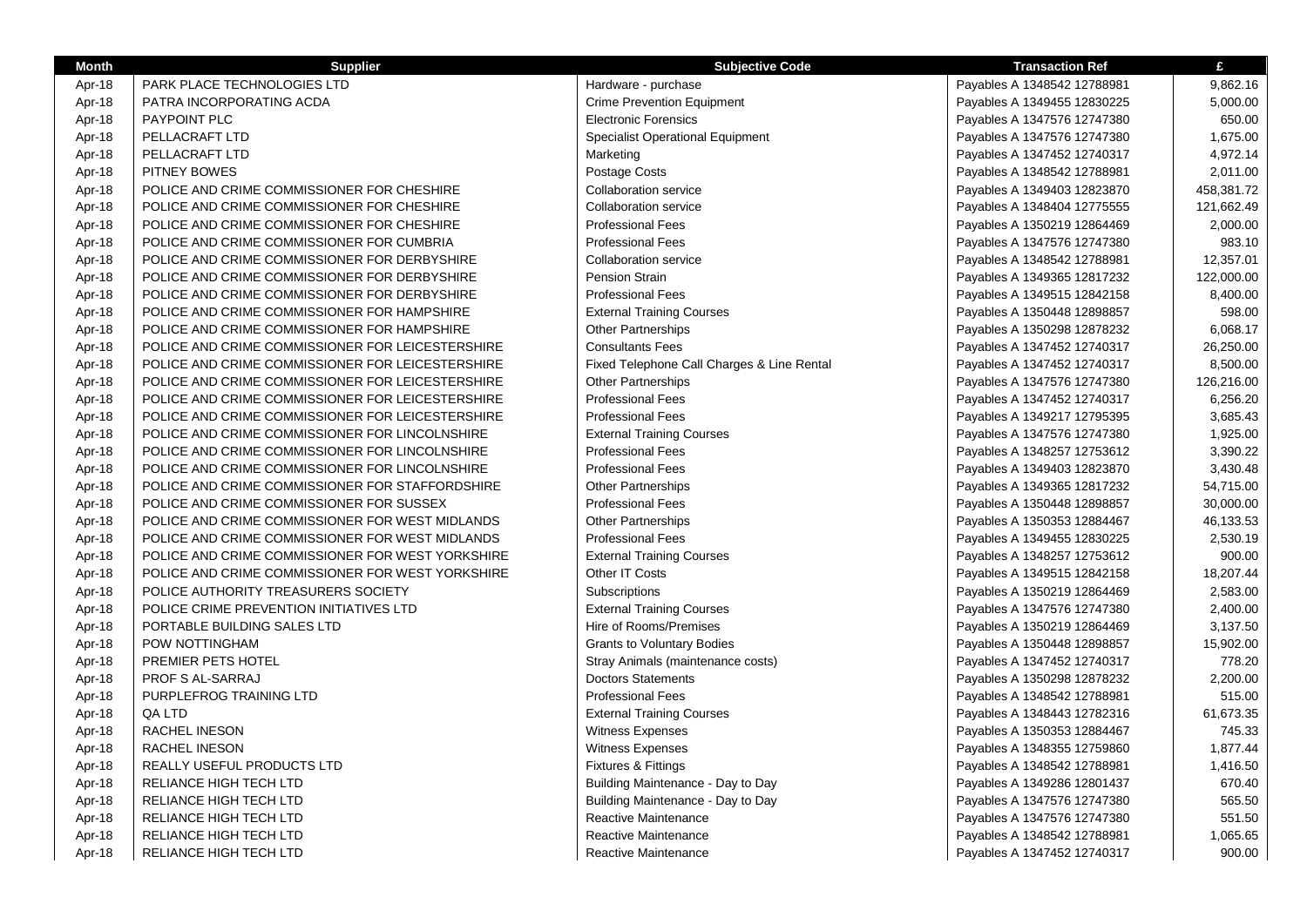| <b>Month</b> | <b>Supplier</b>                                 | <b>Subjective Code</b>                          | <b>Transaction Ref</b>      | £         |
|--------------|-------------------------------------------------|-------------------------------------------------|-----------------------------|-----------|
| Apr-18       | <b>RELIANCE HIGH TECH LTD</b>                   | Reactive Maintenance                            | Payables A 1350298 12878232 | 4,327.80  |
| Apr-18       | RELIANCE HIGH TECH LTD                          | Reactive Maintenance                            | Payables A 1348404 12775555 | 660.00    |
| Apr-18       | <b>RICHARD LEIGH EVANS</b>                      | <b>Doctors Statements</b>                       | Payables A 1349515 12842158 | 715.00    |
| Apr-18       | RICHARD LEIGH EVANS                             | Forensic Analysis                               | Payables A 1349515 12842158 | 715.00    |
| Apr-18       | RICHFORD MOTOR SERVICES LTD                     | Vehicle Recovery Costs                          | Payables A 1349286 12801437 | 7,267.56  |
| Apr-18       | <b>RICOH UK LTD</b>                             | <b>Photocopier Machines Running Costs</b>       | Payables A 1349491 12836498 | 36,276.95 |
| Apr-18       | <b>RIMINI STREET INC</b>                        | Software Licences                               | Payables A 1349455 12830225 | 16,101.56 |
| Apr-18       | ROYAL MAIL GROUP PLC                            | Postage Costs                                   | Payables A 1348443 12782316 | 2,341.39  |
| Apr-18       | ROYAL MAIL GROUP PLC                            | Postage Costs                                   | Payables A 1349286 12801437 | 2,010.96  |
| Apr-18       | ROYAL MAIL GROUP PLC                            | Postage Costs                                   | Payables A 1349566 12857631 | 3,019.74  |
| Apr-18       | ROYAL MAIL GROUP PLC                            | Postage Costs                                   | Payables A 1348257 12753612 | 2,835.43  |
| Apr-18       | S.H.E UK                                        | <b>Grants to Voluntary Bodies</b>               | Payables A 1350353 12884467 | 11,764.16 |
| Apr-18       | SAFER LIVING FOUNDATION                         | <b>Grants to Voluntary Bodies</b>               | Payables A 1350298 12878232 | 25,000.00 |
| Apr-18       | SAFETY & PROTECTION EQUIPMENT LTD               | Clothing & Uniforms                             | Payables A 1348443 12782316 | 2,025.45  |
| Apr-18       | SAMANTHA LEEK                                   | Legal Costs                                     | Payables A 1349403 12823870 | 11,100.00 |
| Apr-18       | <b>SAMANTHA LEEK</b>                            | Legal Costs                                     | Payables A 1350219 12864469 | 6,600.00  |
| Apr-18       | <b>SECOND ELEMENT LTD</b>                       | <b>Annual Servicing</b>                         | Payables A 1349515 12842158 | 1,487.00  |
| Apr-18       | <b>SEPURA LTD</b>                               | Radio / Airwave - Equipment                     | Payables A 1349515 12842158 | 1,800.00  |
| Apr-18       | <b>SEPURA LTD</b>                               | Radio / Airwave - Equipment                     | Payables A 1349455 12830225 | 557.00    |
| Apr-18       | <b>SG WORLD LTD</b>                             | Maintenance/Consumables Specialist Op Equipment | Payables A 1349286 12801437 | 2,707.00  |
| Apr-18       | SHARPLINE DECORATORS LTD                        | <b>Planned Maintenance</b>                      | Payables A 1348443 12782316 | 2,791.67  |
| Apr-18       | SHARPLINE DECORATORS LTD                        | <b>Planned PPM Contract</b>                     | Payables A 1348542 12788981 | 6,984.00  |
| Apr-18       | SHB HIRE LTD                                    | Hire of Transport - Operational                 | Payables A 1347576 12747380 | 1,204.55  |
| Apr-18       | SHRED STATION LTD                               | <b>Waste Disposal</b>                           | Payables A 1350298 12878232 | 719.00    |
| Apr-18       | SLATER ELECTRICAL SERVICES LTD                  | Other IT Costs                                  | Payables A 1349365 12817232 | 752.75    |
| Apr-18       | SLATER ELECTRICAL SERVICES LTD                  | Reactive Maintenance                            | Payables A 1348404 12775555 | 1,433.91  |
| Apr-18       | SLATER ELECTRICAL SERVICES LTD                  | Planned Mechanical & Engineering Works          | Payables A 1348404 12775555 | 1,932.00  |
| Apr-18       | SMARTDESK SYSTEMS LTD T/A TGS SERVICES (UK) LTD | Network Management                              | Payables A 1349217 12795395 | 607.75    |
| Apr-18       | SOLOS CONSULTANTS LTD                           | Agency / Temp Staff                             | Payables A 1349566 12857631 | 844.34    |
| Apr-18       | SOLOS CONSULTANTS LTD                           | Agency / Temp Staff                             | Payables A 1350353 12884467 | 1,494.14  |
| Apr-18       | SOLOS CONSULTANTS LTD                           | Agency / Temp Staff                             | Payables A 1348355 12759860 | 570.50    |
| Apr-18       | SOLOS CONSULTANTS LTD                           | Agency / Temp Staff                             | Payables A 1348257 12753612 | 513.00    |
| Apr-18       | SOLOS CONSULTANTS LTD                           | Agency / Temp Staff                             | Payables A 1349455 12830225 | 820.80    |
| Apr-18       | SP SERVICES UK LTD                              | Specialist Operational Equipment                | Payables A 1348542 12788981 | 1,115.80  |
| Apr-18       | <b>SPACEWISE</b>                                | <b>Other Operational Expenses</b>               | Payables A 1349217 12795395 | 1,209.00  |
| Apr-18       | SPECIALIST COMPUTER CENTRES PLC                 | Hardware - maintenance                          | Payables A 1349566 12857631 | 646.80    |
| Apr-18       | SPECIALIST COMPUTER CENTRES PLC                 | Other IT Costs                                  | Payables A 1349217 12795395 | 4,678.80  |
| Apr-18       | SPECIALIST COMPUTER CENTRES PLC                 | Other IT Costs                                  | Payables A 1348404 12775555 | 790.35    |
| Apr-18       | STARTRAQ (UK) LTD                               | <b>Professional Fees</b>                        | Payables A 1349566 12857631 | 2,078.80  |
| Apr-18       | STARTRAQ (UK) LTD                               | <b>Professional Fees</b>                        | Payables A 1349217 12795395 | 7,324.00  |
| Apr-18       | STARTRAQ (UK) LTD                               | Software Licences                               | Payables A 1349217 12795395 | 2,539.87  |
| Apr-18       | STONE COMPUTERS LTD                             | Other IT Costs                                  | Payables A 1350298 12878232 | 671.50    |
| Apr-18       | STONE COMPUTERS LTD                             | Other IT Costs                                  | Payables A 1348404 12775555 | 2,115.90  |
| Apr-18       | TALKING BLUES LTD                               | <b>External Training Courses</b>                | Payables A 1350248 12871242 | 1,800.00  |
| Apr-18       | <b>TALKING BLUES LTD</b>                        | <b>Professional Fees</b>                        | Payables A 1350248 12871242 | 2,100.00  |